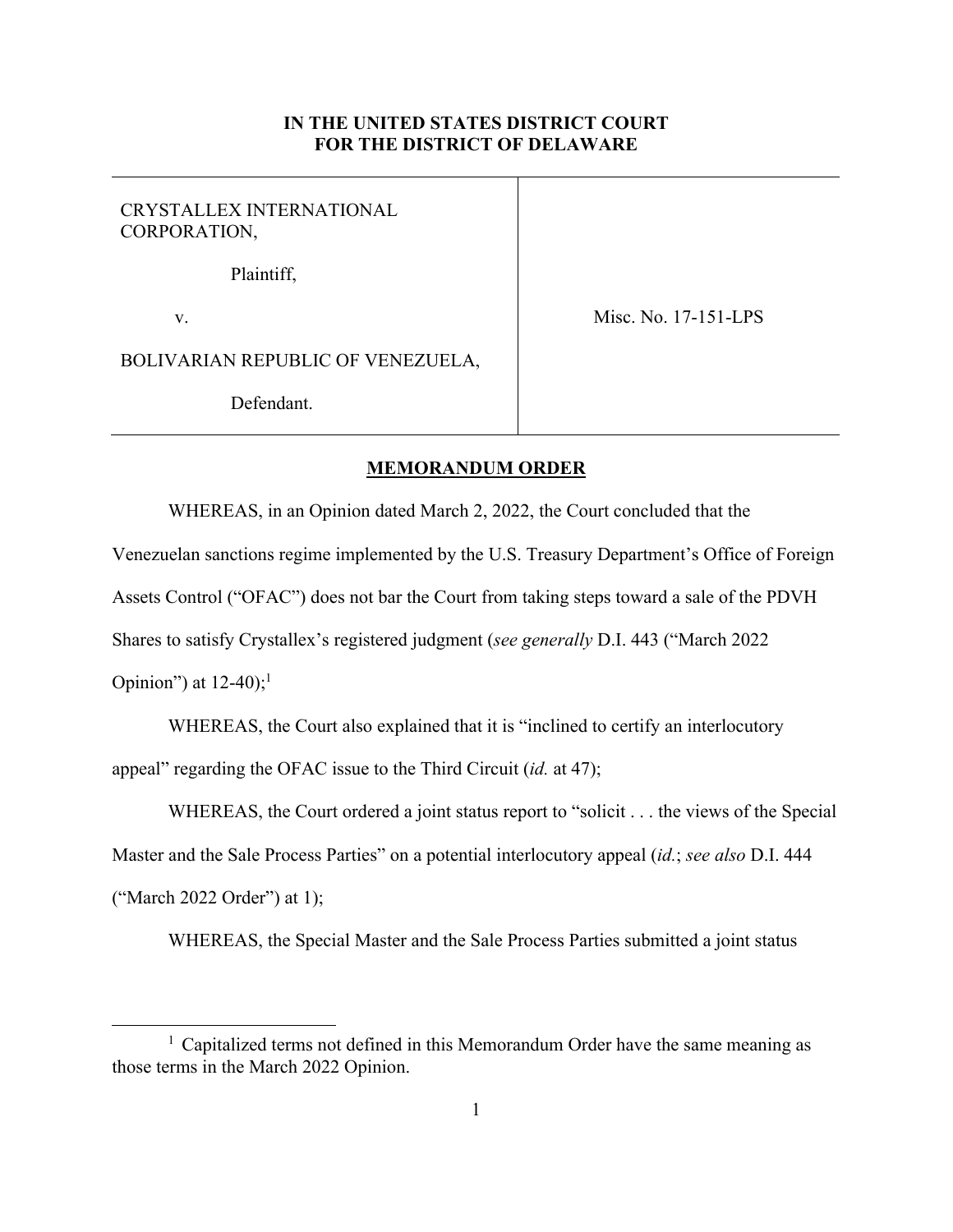report (D.I. 446), which the Court has carefully considered;

WHEREAS, the Special Master is "supportive" of the Court certifying an interlocutory appeal regarding "the impact of the sanctions regime on the Court's ability to launch the sale process" (*id.* at 14);

WHEREAS, after the Special Master and the Sale Process Parties filed the joint status report, Defendant Bolivarian Republic of Venezuela, Intervenor Petróleos de Venezuela, S.A., Intervenor CITGO Petroleum Corporation, and Garnishee PDV Holding, Inc. (collectively, the "Venezuela Parties") filed a notice of appeal from the March 2022 Opinion and the Court's corresponding Order (*see generally* D.I. 452);

WHEREAS, the Third Circuit has recognized that the appeal is "from an order entered during ongoing post-judgment execution proceedings," which "may not be a final decision . . . or otherwise immediately appealable," *Crystallex Int'l Corp. v. Bolivarian Republic of Venezuela*, No. 22-1606, ECF No. 4 (3d Cir. Apr. 7, 2022) (citing *Crystallex Int'l Corp. v. Bolivarian Republic of Venezuela*, 24 F.4th 242, 249-58 (3d Cir. 2022));

**NOW, THEREFORE, IT IS HEREBY ORDERED** that the Court's March 2, 2022 Order (D.I. 444) is **AMENDED** to incorporate the Court's discussion and conclusions in the instant Memorandum Order.

1. The Court has discretion to certify an order for interlocutory review when "exceptional circumstances" merit a departure from the final judgment rule. *See Coopers & Lybrand v. Livesay*, 437 U.S. 463, 475 (1978) (internal quotation marks omitted), *superseded by rule on other grounds, as stated in Microsoft v. Baker*, 137 S. Ct. 1702 (2017). "When a district judge, in making in a civil action an order not otherwise appealable under this section, shall be of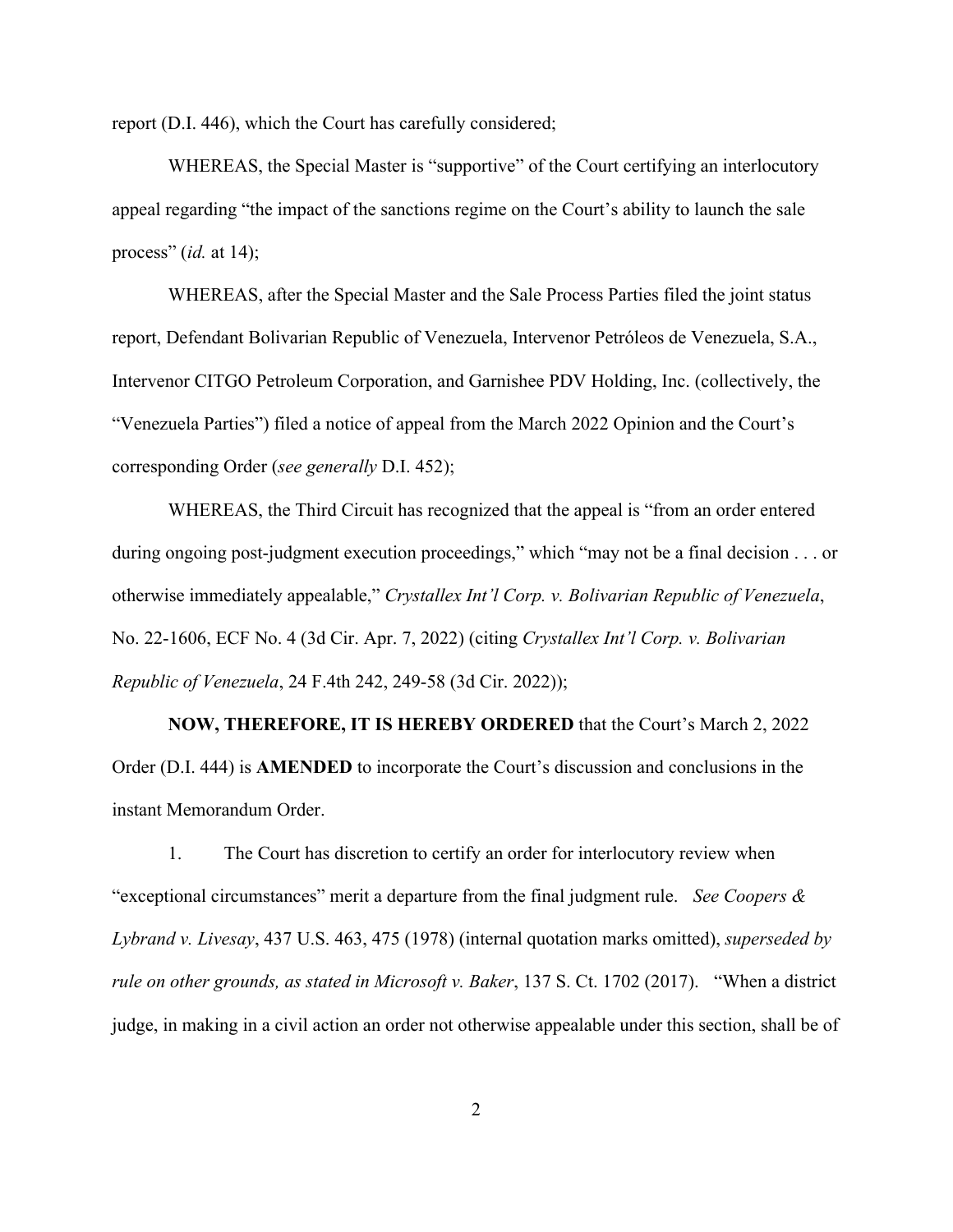the opinion that [i] such order involves a controlling question of law [ii] as to which there is substantial ground for difference of opinion and that [iii] an immediate appeal from the order may materially advance the ultimate termination of the litigation, he [or she] shall so state in writing in such order." 28 U.S.C. § 1292(b); *see also, e.g.*, *Obasi Inv. Ltd. v. Tibet Pharm., Inc.*, 931 F.3d 179, 183 (3d Cir. 2019). In this case, all three requirements under § 1292(b) are met with respect to the OFAC issue.

2. *Controlling Question of Law.* In the March 2022 Order, the Court overruled the Venezuela Parties' objections to the Proposed Sale Procedures Order with respect to the Venezuela Parties' contention that no additional steps toward a sale of the PDVH Shares may occur under the current OFAC sanctions regime. (*See* D.I. 444 at 1) Thus, the Court definitively determined that the OFAC sanctions do not prevent it from adopting a Sale Procedures Order and implementing such an order to the point just short of closing a sale transaction. If the Third Circuit were to reverse this Court's ruling on that point, the Venezuela Parties' objections would need to be at least partially sustained, and all proceedings in this Court would effectively be halted unless and until Crystallex obtains a specific license from OFAC or the sanctions regime materially changes. (*See* D.I. 443 at 45) ("If the Court of Appeals disagrees with this Court, it could prevent this Court from undertaking a costly, unnecessary, and legally invalid sale process.") Thus, the March 2022 Order involves a controlling question of law.

3. Crystallex argues that the March 2022 Order does not present a controlling question of law because the Court "has not yet ordered the Special Master to conduct a public auction or any step towards an auction." (D.I. 446 at 10) According to Crystallex, the Third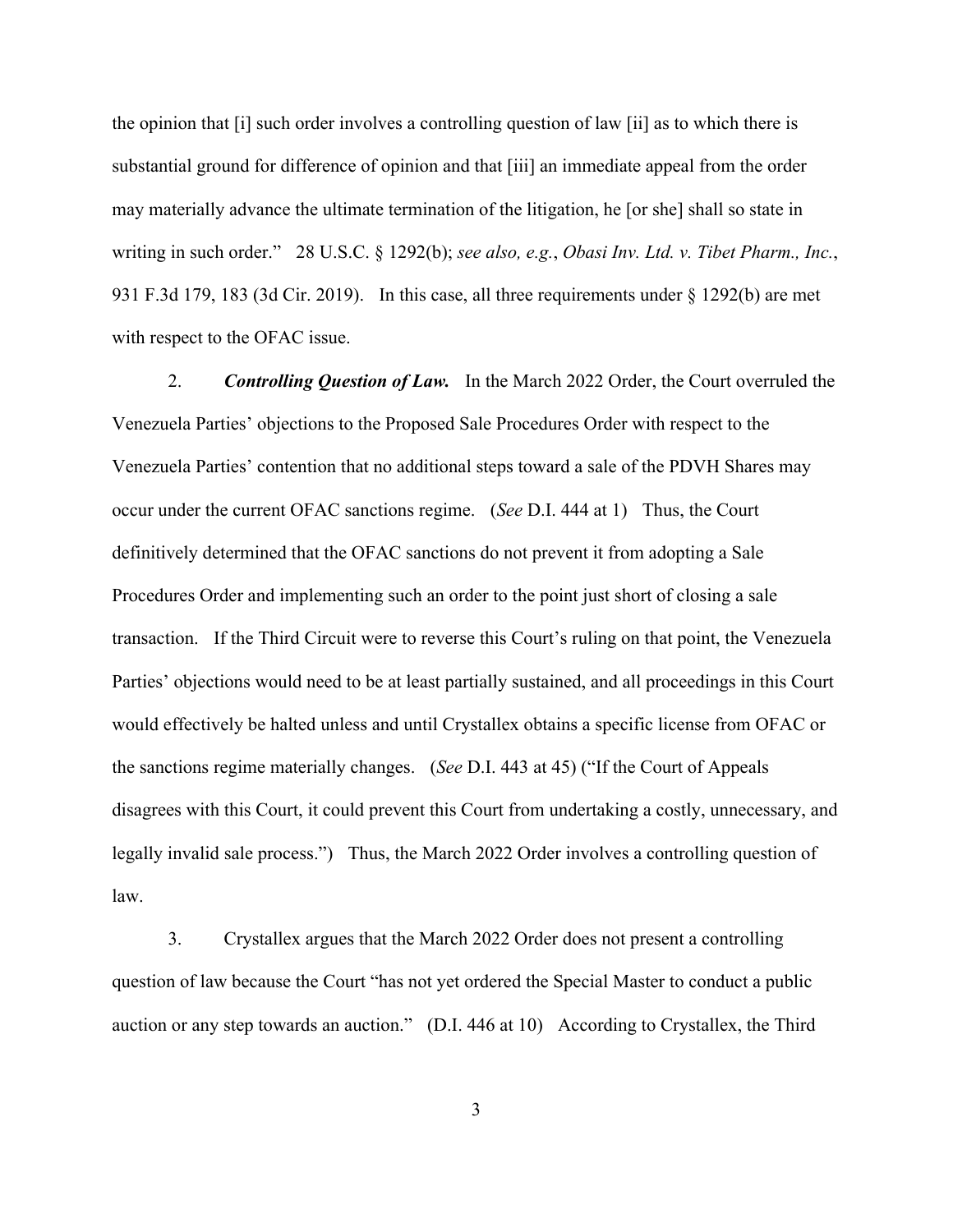Circuit "has made clear that Section 1292(b) was not intended to allow interlocutory review of this type of advisory opinion on alternative courses of action that may never occur." (*Id.*) (internal quotation marks omitted) (citing *Link v. Mercedes-Benz of N. Am., Inc.*, 550 F.2d 860, 863-64 (3d Cir. 1977) (en banc)) The Court disagrees with Crystallex's portrayal of the circumstances presented here. As the Court explained in its March 2022 Opinion, it has now decided that it "will proceed with the sale process, up to and including selecting a winning bid." (D.I. 443 at 36) To that end, the Court "has directed the Special Master and his Advisors to engage in myriad tasks . . . including engaging with OFAC, assessing the market's willingness to participate in a sale process under varying levels of OFAC uncertainty, and drafting a recommendation to the Court about when and whether to initiate sale proceedings." (D.I. 446 at 5) Given these concrete steps that the Special Master is and will be taking, the Court is not asking the Third Circuit to opine on "speculative matters." *See Link*, 550 F.2d at 863. Rather, the Court's "definitive" overruling of what was likely the most important objection by the Venezuela Parties is "capable of affirmance or reversal" on appeal. *See id.*

4. *Substantial Ground for Difference of Opinion.* The Court "has done its best to evaluate the parties' competing arguments and to explain its reasoning for concluding that it has the authority, consistent with the sanctions, to adopt a Sale Procedures Order and to implement that order to the point at which a winning bidder for the PDVH Shares is selected." (D.I. 443 at 45) The Court "has spent a great deal of time over the past year analyzing the sanctions regime," and the Court "is confident it has reached the best decisions it possibly can." *OI Eur. Grp. B.V. v. Bolivarian Republic of Venezuela*, 2022 WL 611563, at \*11 (D. Del. Mar. 2, 2022). At the same time, the Court recognizes that the Venezuela Parties have presented coherent and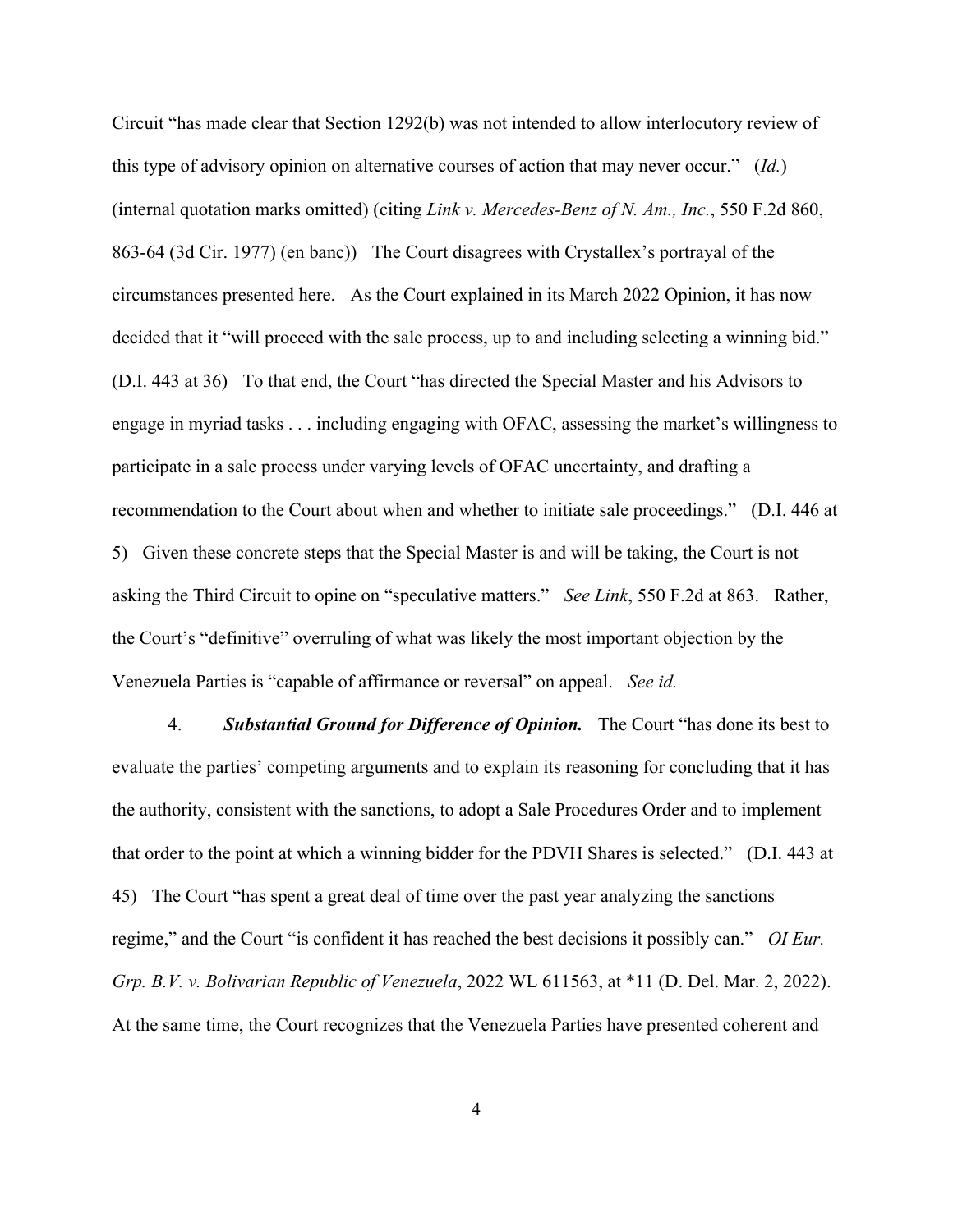reasonable arguments supporting their interpretation of the OFAC sanctions. In particular, the Venezuela Parties' arguments focus on the plain text of the relevant Executive Orders and OFAC regulations. (*See, e.g.*, D.I. 408 at 6-12) While the Court disagrees with the Venezuela Parties, they raise novel legal issues that have not been resolved by other courts. Accordingly, the Court concludes that there is substantial ground for difference of opinion regarding the OFAC issue.

5. For this factor, Crystallex emphasizes that many judges have agreed that "Venezuela must pay its debt to Crystallex." (D.I. 446 at 11) That is true but not particularly relevant to the issue the Court is now considering. To be sure, many judges have agreed that, at some point, Venezuela must pay its debts. The question currently before the Court, however, relates to *when* that payment will be possible. Crystallex's only other argument for this factor simply stresses the soundness of the Court's reasoning. (*See id.* at 10) While the Court agrees with Crystallex on the merits of its own Opinion, Crystallex has not shown that there is not a substantial ground for difference of opinion on the OFAC issue.

6. *Material Advancement of the Litigation's Ultimate Termination.* "The requirement that an appeal may materially advance the ultimate termination of the litigation is closely tied to the requirement that the order involve a controlling question of law." 16 Wright & Miller, *Federal Practice and Procedure* § 3930 (3d ed. Apr. 2022 Update). As the Court explained above for the first factor, the Third Circuit's vacatur or reversal of the March 2022 Order might completely stop this litigation from proceeding in this Court (at least for now). Conversely, if the Third Circuit agrees with this Court, "the Court of Appeals could provide greater comfort to market participants that this Court's process is lawful, thereby improving the chances of obtaining a fair value for the PDVH Shares." (D.I. 443 at 45; *see also* D.I. 446 at 14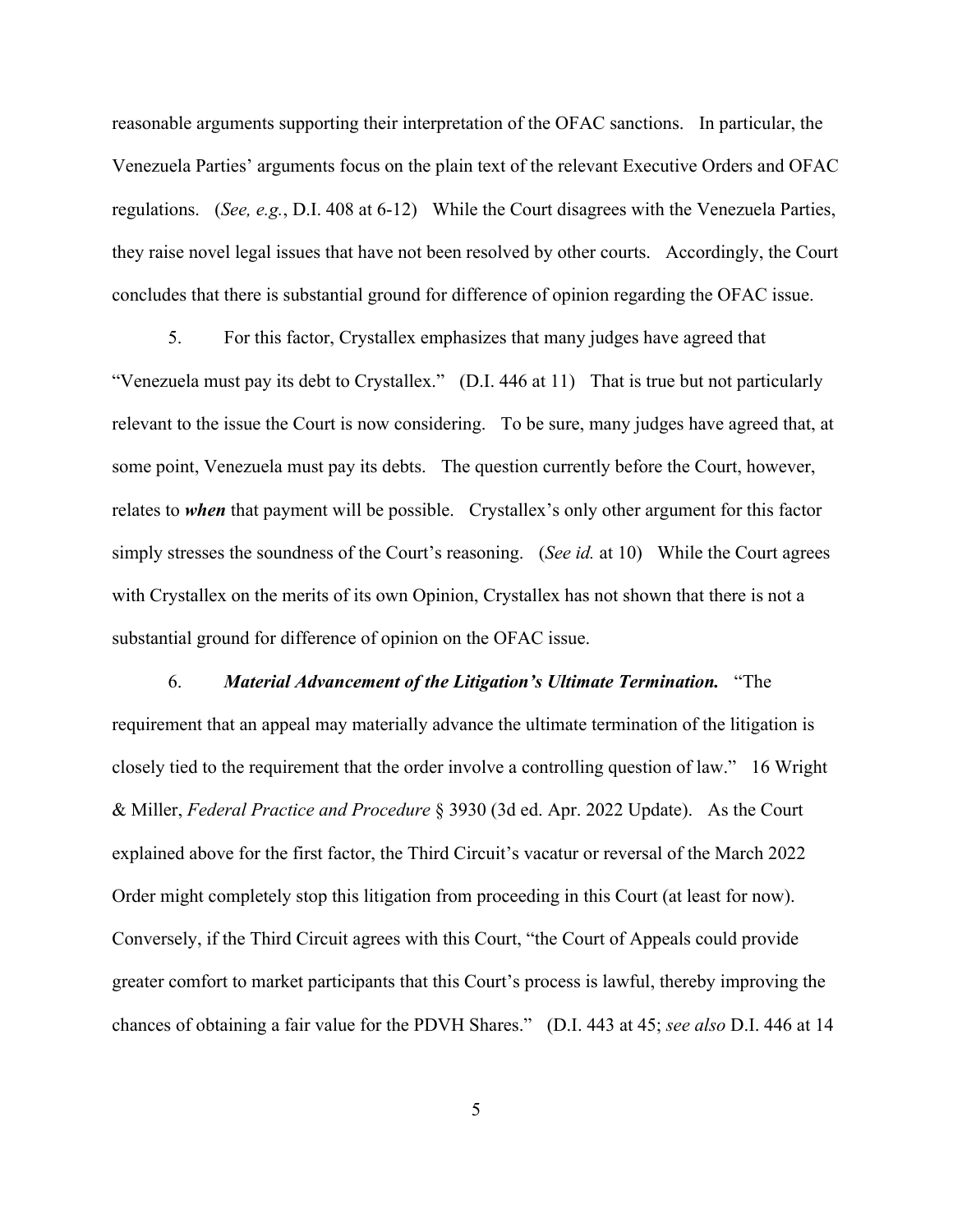(Special Master supporting certification for this reason)) Thus, the Court concludes that an interlocutory appeal would materially advance the ultimate termination of this litigation.

7. Crystallex argues that there would be no material advancement toward the ultimate termination of this litigation because an interlocutory appeal could only result in "delay." (D.I. 446 at 11) In Crystallex's view, material advancement occurs when "the interlocutory appeal eliminates: (1) the need for trial; (2) complex issues that would complicate trial; or (3) issues that would make discovery more costly or burdensome." (*Id.*) (internal quotation marks omitted) Crystallex's position is based on *Karlo v. Pittsburgh Glass Works, LLC*, 2014 WL 12539666, at \*1 (W.D. Pa. July 3, 2014), a non-binding, non-post-judgment decision, which the Court finds inapplicable to the circumstances here. Instead, as explained above, the Third Circuit's involvement at this stage would allow this Court, ultimately, to push this litigation toward its conclusion more efficiently than is otherwise possible.

8. Crystallex further argues that the Court should not certify an interlocutory appeal because the Third Circuit is "unlikely to accept an appeal on this issue now, after having denied review of an appeal raising similar OFAC issues just . . . months ago." (D.I. 446 at 11) Crystallex ignores that much has changed since that decision of the Third Circuit: most notably, this Court issued an Opinion of nearly 50 pages ruling on the Venezuela Parties' principal objections to the Proposed Sale Procedures Order. The Court understands that the Third Circuit has discretion to deny an interlocutory appeal. *See Katz v. Carte Blanche Corp.*, 496 F.2d 747, 754 (3d Cir. 1974). That possibility, however, does not deter this Court from exercising its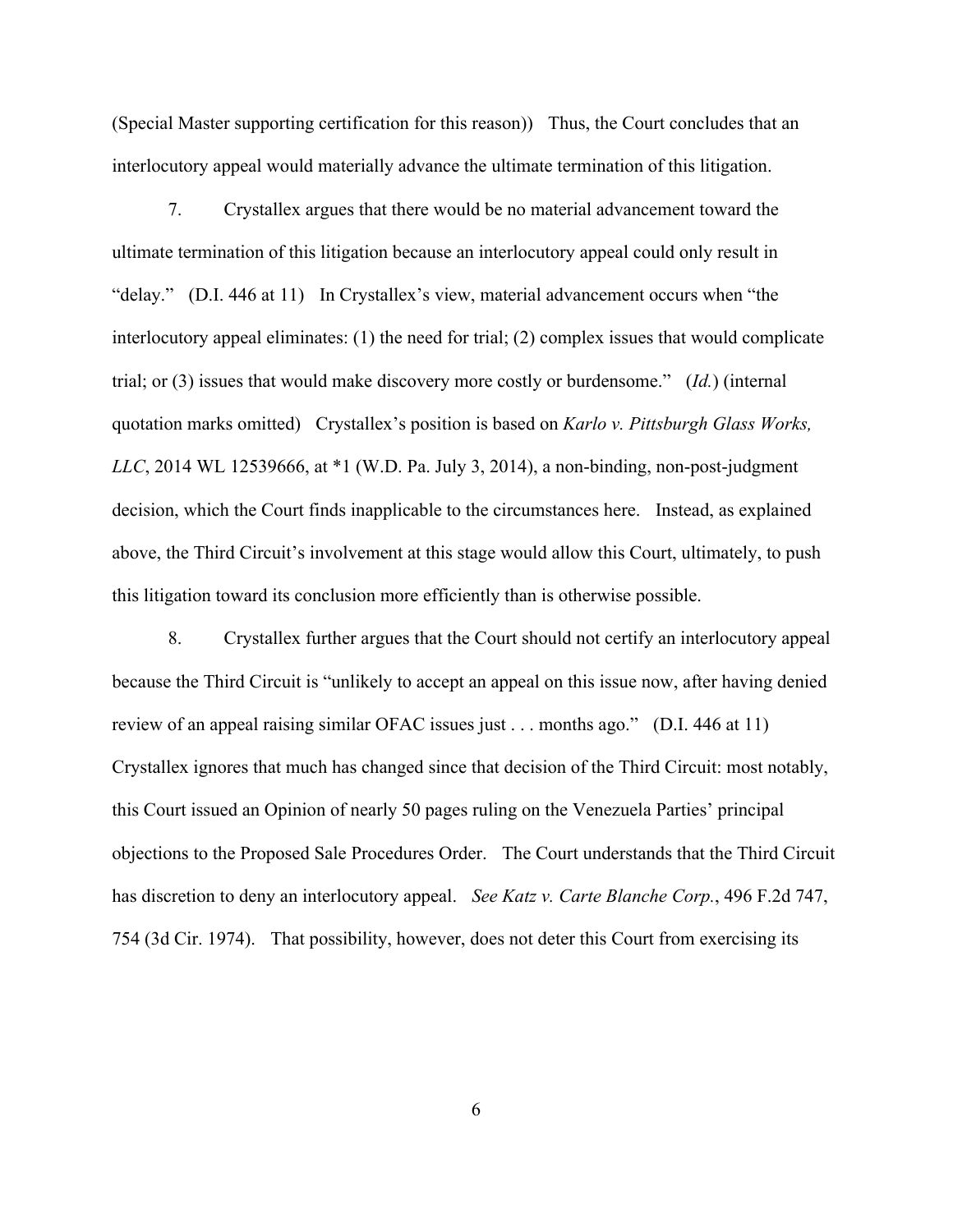independent discretion to proceed in the manner it deems most appropriate. $2$ 

9. *Exceptional Circumstances.* The OFAC issue implicates significant U.S. foreign policy considerations that permeate this case and will permeate any future cases brought by any other judgment creditors of PDVSA and/or the Republic. These exceptional circumstances make interlocutory review particularly appropriate here. *See Crystallex Int'l Corp. v. Petróleos de Venezuela, S.A.*, 2016 WL 7440471, at \*2 (D. Del. Dec. 27, 2016) (explaining that interlocutory appeal was warranted because "international comity is implicated" and "enormous sums of money are at stake").

10. *Other Issues.* In addition to the OFAC issue, the Venezuela Parties ask the Court to formulate two other issues for the Third Circuit's interlocutory review: (i) whether the Special Master's work has been tainted by an alleged conflict of interest afflicting his financial advisor, and (ii) whether the Court erroneously concluded that the Venezuela Parties were too late in bringing state law challenges to Crystallex's writ of attachment. (*See* D.I. 446 at 2, 6-8) The Court is not persuaded that there is a substantial ground for difference of opinion on these issues. Moreover, the Court's decision on the second of these issues was announced in a January 2021 Order; the Court agrees with Crystallex that the Venezuela Parties "offer[] no

 $2$  The Court further understands that if the Third Circuit accepts an interlocutory appeal, it "may address any issue fairly included within" the certified order. *Yamaha Motor Corp., U.S.A. v. Calhoun*, 516 U.S. 199, 204-05 (1996). From this reality, Crystallex portends that the Venezuela Parties will seek to expand the interlocutory appeal well beyond the questions certified by this Court, imposing further delay. (*See* D.I. 462 at 3) To this, all the Court can say is that it has certified those questions (and only those questions) it believes meet the statutory standards and should be, in the exercise of its discretion, certified; the Third Circuit, of course, will make its own judgment.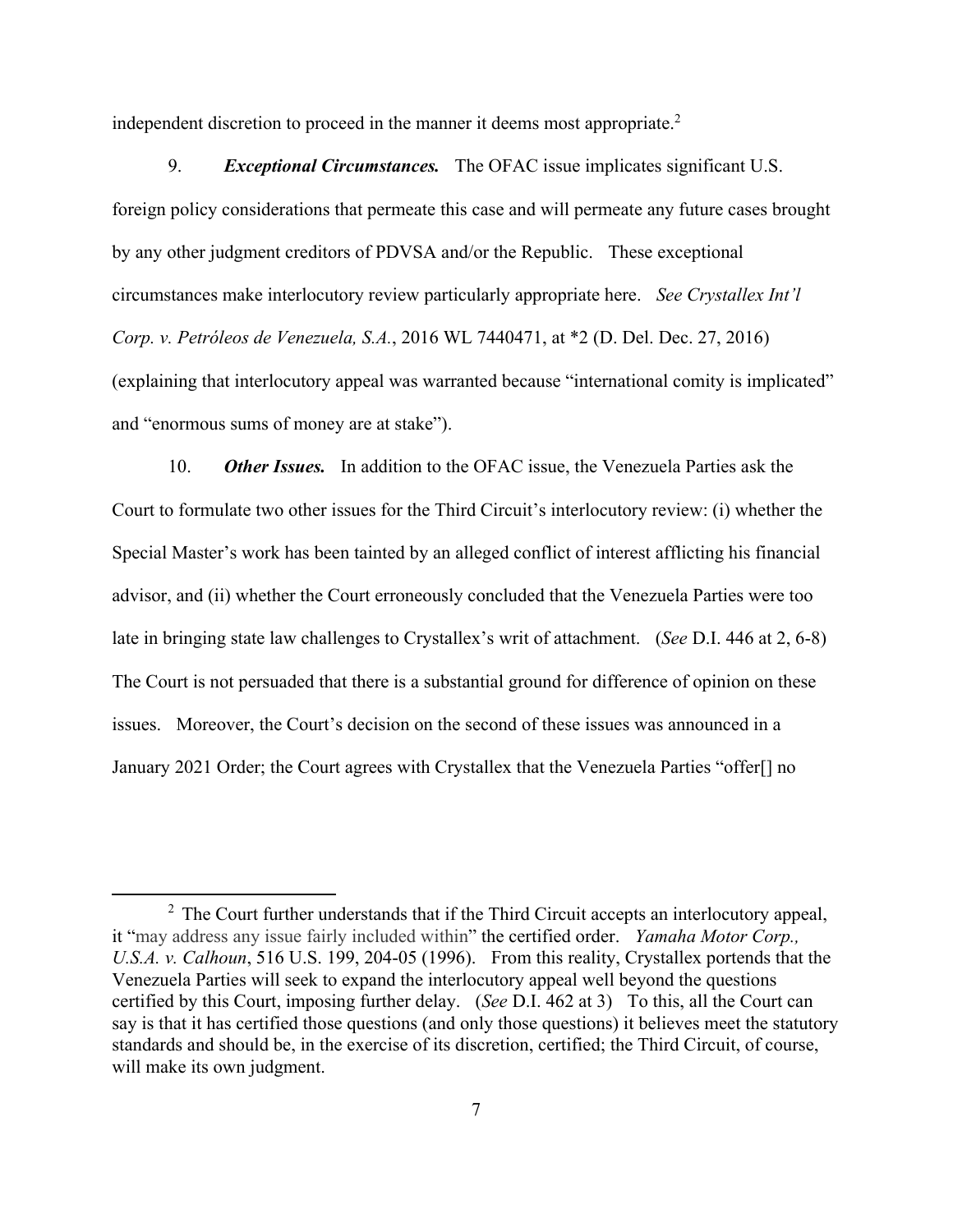justification for [their] delay" in seeking to certify the Court's January 2021 Order. (*Id.* at 13)3 Accordingly, the Court declines to certify these issues for interlocutory review.

11. The Special Master "seeks authorization . . . to take any necessary steps to participate in any appeal of the March 2022 Opinion, including, if appropriate, by filing a responsive brief." (D.I. 446 at 14) To the extent this is a request to file a brief in the Third Circuit, the Court must defer to the Third Circuit to make decisions about briefing, should that Court accept the interlocutory appeal. To the extent the Special Master believes a modification of the order appointing him is required to make clear that he may participate in appeals (and be reimbursed for his expenses in doing so), he will need to confer with the Sale Process Parties and then, if necessary, file an appropriate motion.

12. *Conclusion.* For the foregoing reasons, the Court certifies the following question for interlocutory review:

<sup>3</sup> The Court has reviewed the Venezuela Parties' notice of supplemental authority (*see generally* D.I. 461 (discussing *Cassirer v. Thyssen-Bornemisza Collection Foundation*, No. 20- 1566, 2022 WL 1177497 (U.S. Apr. 21, 2022); *see also* D.I. 462 (Crystallex response)), which does not persuade the Court that interlocutory review of the Court's prior order denying the Venezuela Parties' motion to quash would be appropriate.